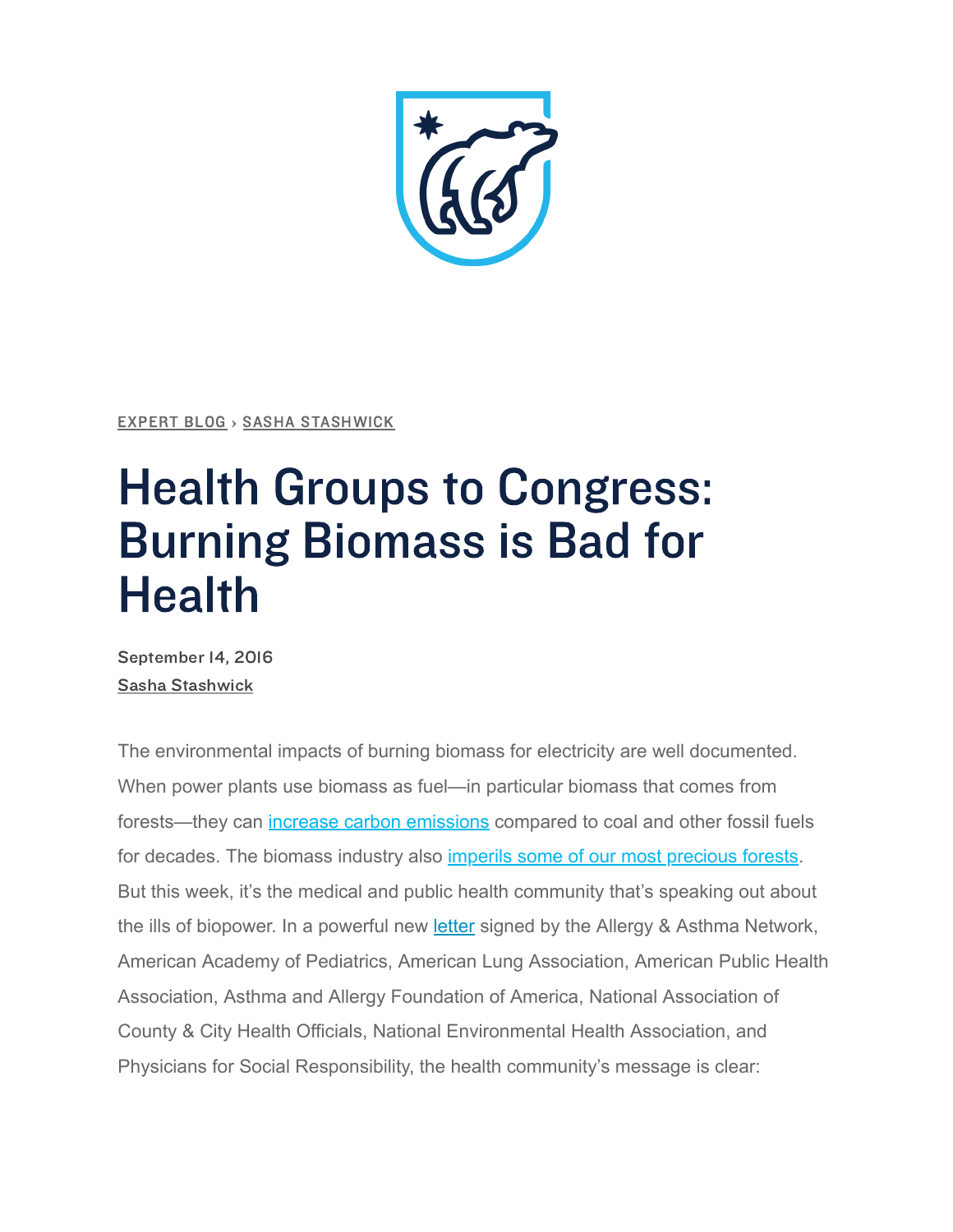"Biomass is far from "clean" – burning biomass creates air pollution that causes a sweeping array of health harms, from asthma attacks to cancer to heart attacks, resulting in emergency room visits, hospitalizations, and premature deaths."

The groups urge members of Congress to protect human health by rejecting policies that drive more biomass-burning and supporting the development of truly clean energy, such as solar and wind, instead.

From emissions of particulate matter (aka soot), nitrogen oxide, which contributes to ground-level ozone pollution, various carcinogens, and carbon monoxide, it's clear that the air pollution created when power plants burn biomass is toxic and dangerous. The letter details a litany of public health impacts from this pollution, including asthma attacks, headaches, nausea, dizziness, links to reproductive and central nervous system harm, and in some cases premature death. As the letter details, the most vulnerable members of our communities, including infants and children, older adults, individuals with respiratory or cardiovascular disease or diabetes, and individuals with lower incomes, are most at risk.

And because burning forest biomass actually contributes to climate change at time when we need to be rapidly cutting our carbon emissions, the letter also rightly highlights the known human health threats of a warming planet, such as heat-related illnesses and deaths, vector-borne diseases, food insecurity, food- and water-borne diseases, and worsened allergy seasons, as well as greater droughts and more frequent and severe extreme weather events, both of which exacerbate health concerns.

This letter could not have come at a more important time. A broad Energy bill coming before Congress this fall includes a harmful provision mandating that federal policy treat all forest bioenergy as "carbon neutral", regardless of its actual emissions. This would not only legislate fundamentally flawed science in order to tip the scales in favor